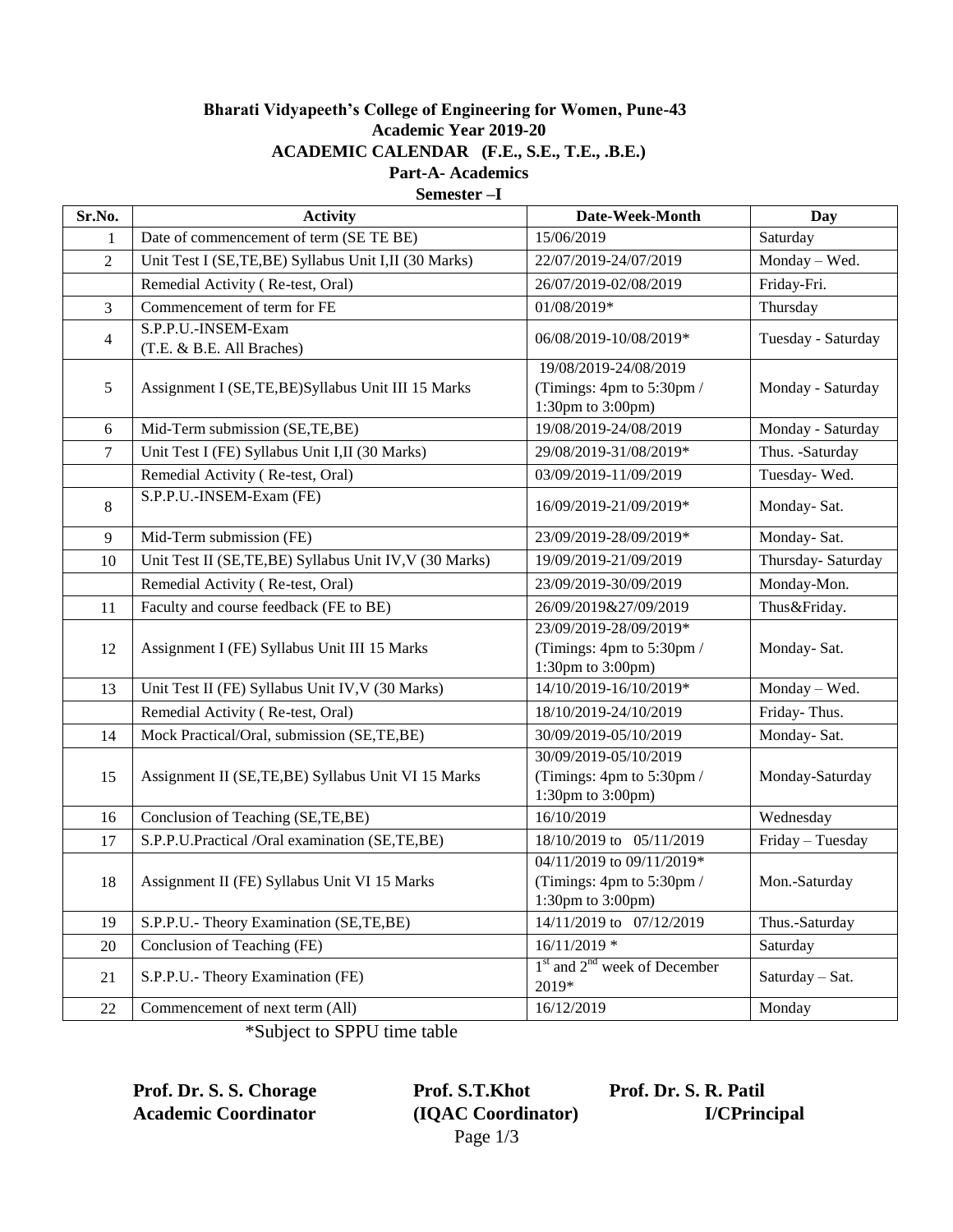## **Bharati Vidyapeeth's College of Engineering for Women, Pune-43 Academic Year 2019-20 ACADEMIC CALENDAR (F.E., S.E., T.E., .B.E.) Part-B-EVENT Semester –I**

| Sr.No.         | <b>Activity</b>                                                                    | Date-Week-Month                             | Day                |
|----------------|------------------------------------------------------------------------------------|---------------------------------------------|--------------------|
| 1              | Yoga day celebration                                                               | 21/06/2019                                  | Friday             |
| $\overline{2}$ | NSS & SDO-Tree plantation                                                          | 1 <sup>st</sup> Week of July                | Monday - Saturday  |
| 3              | <b>Employability Skill Development Training</b><br>for BE students(T&P Department) | 21/06/2019 -10/07/2019                      | Friday - Wednesday |
| $\overline{4}$ | Mock Interviews of BE students by staff<br>members                                 | 11/07/2019-13/07/2019<br>& 15/07/2019       | Thursday-Monday    |
| 5              | Capacity building Programme (SE)                                                   | 1 <sup>st</sup> week of August              | Thursday-Thursday  |
| 6              | <b>Independence Day</b>                                                            | 15/08/2019                                  | Thursday           |
| $\overline{7}$ | Health Check up (FE)                                                               | 16/08/2019-23/08/2019                       | Friday-Friday      |
| 8              | Industry visits (by respective dept.)                                              | $3rd$ and 4 <sup>th</sup> week of<br>August | Friday - Saturday  |
| 9              | Teacher's day                                                                      | 05/09/2019                                  | Thursday           |
| 10             | Capacity building Programme (DSE)                                                  | $2nd$ week of September                     | Monday - Saturday  |
| 11             | Engineer's day                                                                     | 15/09/2019                                  | Sunday             |
| 12             | National Unity Day                                                                 | 31/10/2019                                  | Thursday           |
| 13             | Sanvidhan Day                                                                      | 26/11/2019                                  | Tuesday            |
| 14             | N.S.S., Art Circle, T& P, R&D, Student<br>Association activities-All Dept.         | Every fortnight                             | Suitable day       |

Page 2/3